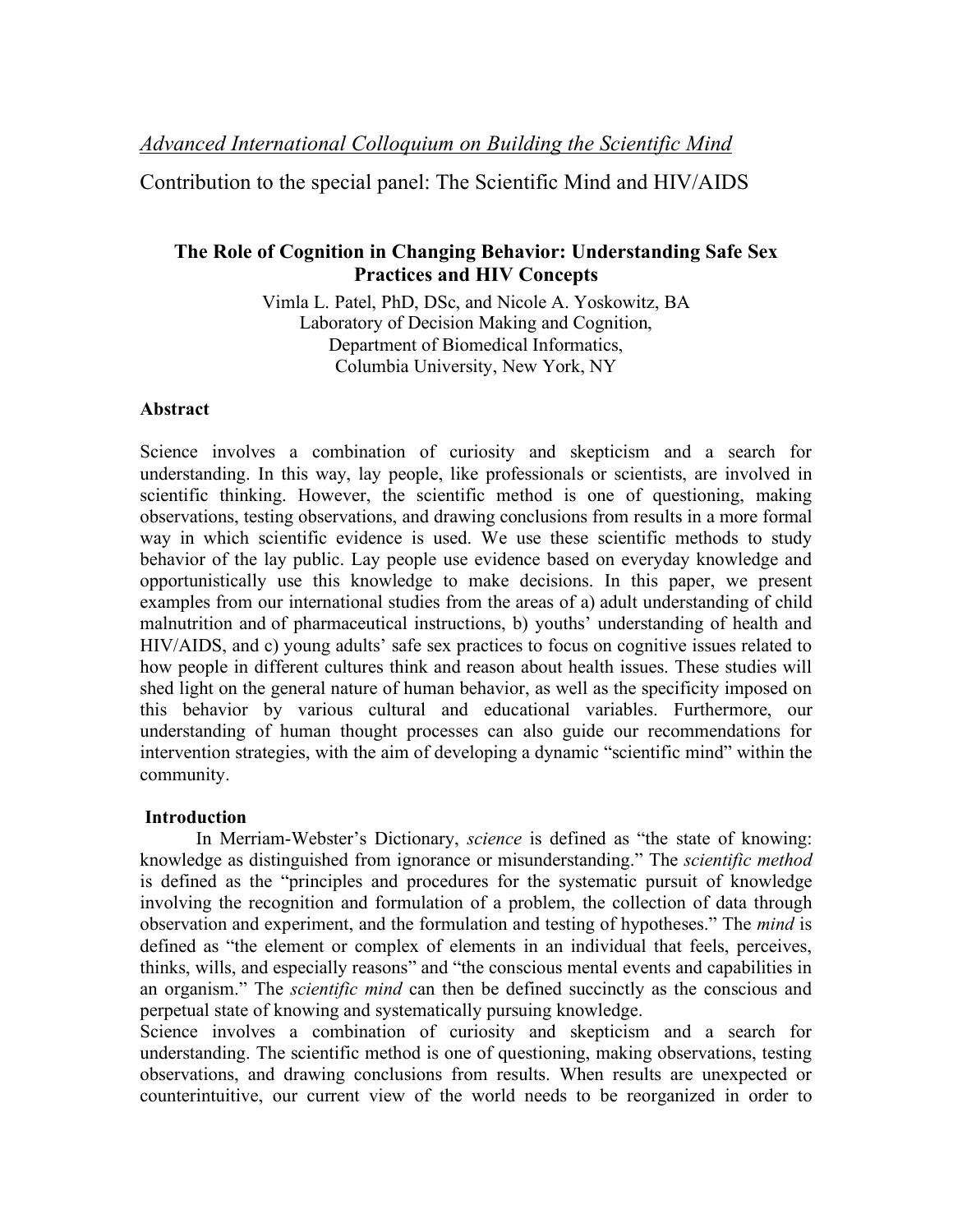assimilate the new information. This definition of a scientific mind does not exclude lay people. In fact, they are reasoning with their scientific mind, but it is not based on scientific evidence, but on beliefs, past experience, and culture. The scientific method is associated with rationality and truth, whereas beliefs and culture are associated with biases in thinking and reasoning. However, science is directed by experiences, beliefs and societal and individual needs and curiosities. The better assertion to make is that lay people do not reason rationally and technically, but opportunistically, using the curiosity and skepticism of their scientific mind to make sense of their world.

Viewing the scientific mind as merely technical limits its productivity, whereas viewing the scientific mind as a dynamic, driving force characterizes the sense of urgency and curiosity inherent in the pursuit of knowledge. Our research endorses the dynamic view of the scientific mind, where cognition is integral to the functioning of an individual in communication, problem solving, and decision making. We also recognize the unique view of each individual, colored by prior knowledge and beliefs. Ultimately, observed behavior is a reflection and product of these internal processes. Cognition is an important aspect to consider within this framework. Our understanding of the generic and universal nature of cognitive processes allows us to construct generalizable models of human behavior, which can further be differentiated according to cultural and individual differences. This is how we can grow the "scientific mind" and apply our knowledge to current problems and challenges that we face today, specifically in the area of public health.

The HIV/AIDS epidemic is one such worldwide, public health problem that is a priority for resolution and amelioration. Risky behaviors, such as unprotected sexual intercourse or intravenous drug use, are prevalent methods of transmission of the HIV virus (Centers for Disease Control and Prevention [CDC], 2004). Prevention programs, such as educational campaigns, aim to decrease risky behavior (e.g., use condoms during sexual intercourse) in the lay public. However, current efforts are not sufficiently producing changes in risky behavior. For example, young adults engage in HIV risk behavior despite awareness that infection is preventable. Construction and comparison of laypersons' cognitive models of comprehension, decision-making, and causal reasoning reveal why previous interventions aimed at increasing knowledge have been relatively ineffective in producing behavioral change. More importantly, it helps us identify factors and methods that may be critical to include in future interventions.

A difference exists between how we study people and how the lay public behaves. Health behavior of the lay public is opportunistic, whereas our methods, as researchers, in exploring the behavior of the lay public are (hopefully) scientific. This distinction carries weight in conceptualizing and developing interventions and policy dealing with the lay public. The reasoning and behavior of the lay public is also evidence-based, but the nature of the evidence that is used by the layperson is significantly different (with loosely associated relations) from that of say, an expert or a specialist.

Our research employs theories and methods from cognitive science in order to characterize and understand the thought processes involved in health-related reasoning, with the goal of recommending behavioral practices that may be more effective in achieving better health care. We borrow our examples from studies from the areas of a) adult understanding of child malnutrition and pharmaceutical instructions, b) youths' understanding of health and HIV/AIDS, and finally, c) young adults' safe sex practices to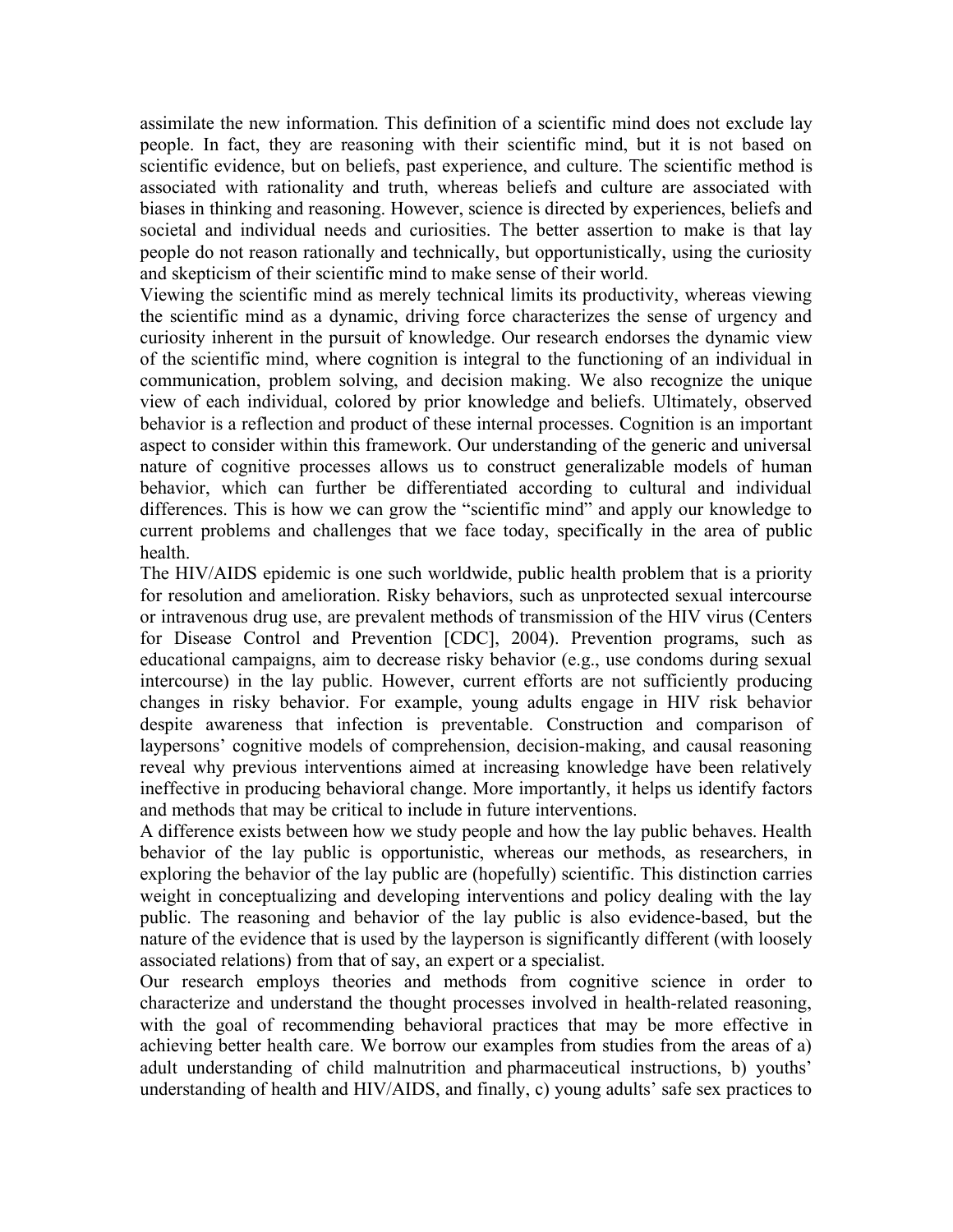develop a model of how people in different cultures think and reason about health issues. We hope that these studies will shed light on the general nature of human behavior, as well as the specificity imposed on this behavior by various social, cultural and environmental variables. Furthermore, our understanding of human thought processes can also guide our recommendations for intervention strategies, with the aim of developing a dynamic "scientific mind" within the community.

#### **The Role of Culture and Cognition**

There are two assumptions we make as researchers: 1) there is something generic about human behavior that can be mapped from population to population, and 2) the cultural context influences and shapes these basic behavioral tendencies, showing the specific nature of behavior. In a study of mothers' errors in cognitive processes during comprehension of pharmaceutical labels (Kintsch et al., 1993; Patel, Branch, & Arocha, 2002), we discovered a generic nature of certain behavior that was common across different cultural groups. Participants in this study were from varying cultural backgrounds. Findings of this study indicated that all of the mothers had many problems in the interpretation of the labels, which was independent of culture or education level; they all had difficulty calculating the dosage level from numerical information and thus, they used a common decision-making strategy for calculating over the counter medications for their children. Furthermore, the results of this study indicate that individual biases, prior knowledge and intuition were cultural-specific, and they played a strong role in interpreting instructions for medication. This example of the interpretation of pharmaceutical labels suggests a need for customizing health information for the intended audience in order to overcome errors in interpretation.

### **Lay Publics' Health-Related Reasoning**

In lay publics' reasoning, knowledge is an integral component. Traditional or indigenous knowledge in a culture is organized in such a way that new knowledge can only be integrated if it is closely related to it. When two disparate types of knowledge are integrated in an attempt to understand instructions to function in daily life, people fall back on what they know best. This means that knowledge structures used in the reasoning process will be based on well grounded knowledge and practice- namely, indigenous knowledge. In our early research in rural and urban Kenya and Ethiopia, Patel and colleagues (Eisemon & Patel, 1989; Patel, Eisemon, & Arocha, 1990) studied mothers' interpretation of instructions for the use of oral rehydration therapy solutions (ORT), used to stop the dehydration that occurs as a consequence of diarrheal disease. The results showed that, when interpreting instructions, both rural and urban mothers ignored the text information and used their intuitions or their lay knowledge to interpret instructions. When the schooled mothers used school knowledge about health and disease, there was little coherence, and health concepts were weakly related to each other. In contrast, their use of traditional knowledge to understand instructions resulted in a coherent and detailed explanation (Patel, Eisemon & Arocha, 1988; Eisemon, Patel & Ole Sena, 1987). This suggests that the possession of two possibly incongruent belief systems (e.g. traditional [older] and biomedical [newer] models of disease) were interfering with the construction of an integrated explanation and understanding of the disease. The unschooled mothers did not have this interference because they only had traditional knowledge, which was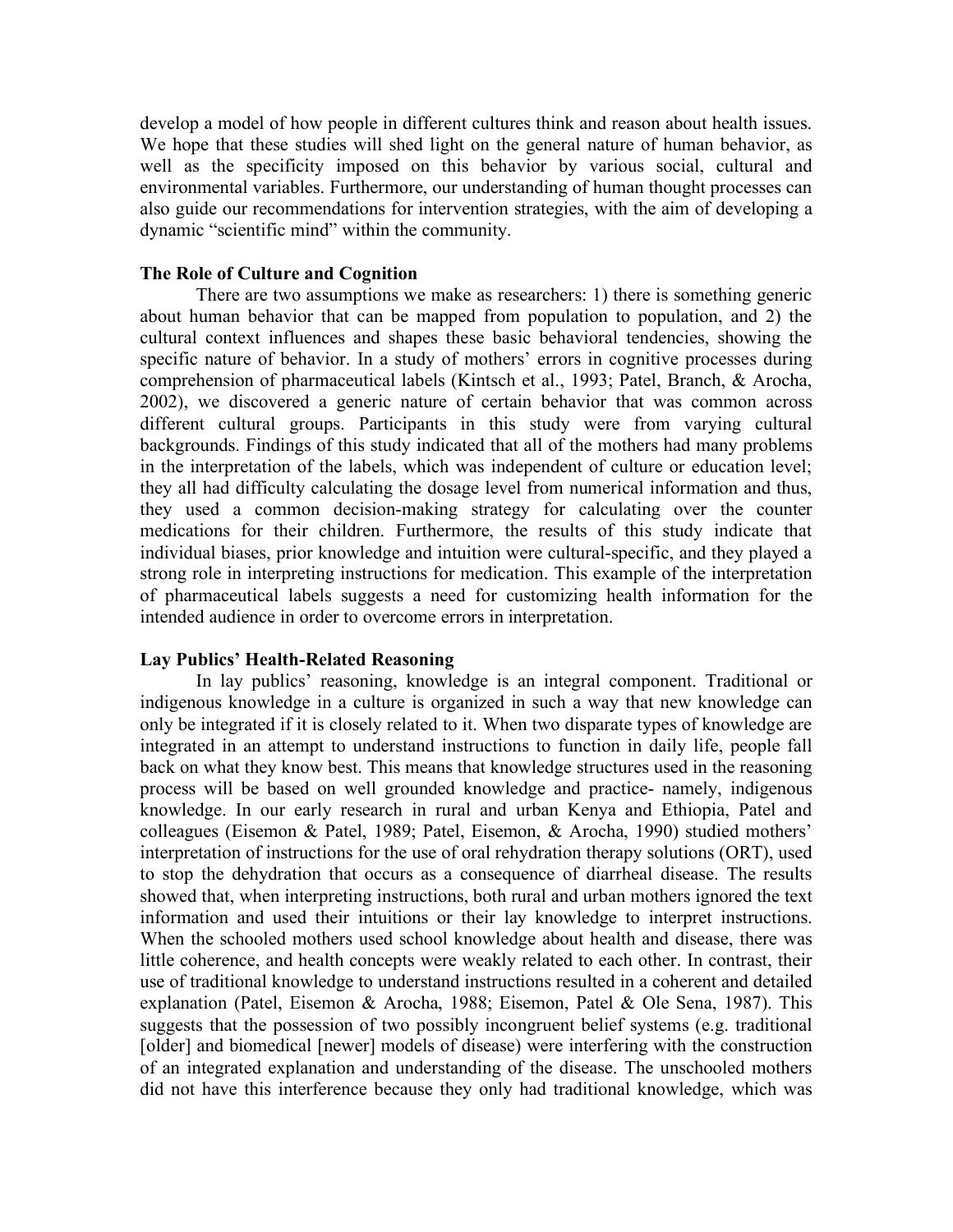well-grounded in the culture and in their daily practice and was well understood in this context. The lack of integration of school knowledge with traditional knowledge could be one of the reasons why the introduction of modern health technology has not been very successful in promoting change in health practices (Eisemon & Patel, 1990).

One study of decision making by the lay public, conducted in rural India, showed how the understanding of pediatric illnesses influenced mothers' choice of treatment for their children (Sivaramakrishnan and Patel, 1993). They found that prior well-grounded and traditional knowledge and beliefs played an important role in interpretation and reasoning, which led to decisions that were influenced by non-scientific traditional ideas. Instead of rejecting traditional explanations, the mothers developed different conceptual structures, which they used in an opportunistic manner (i.e., based on either modern medicine or traditional medicine as they saw fit) (Eisemon et al., 1987; Rogoff & Lave, 1984). There is not a strong link between theory and evidence in use of this opportunistic strategy by lay people as it is by scientists (Kuhn, 1989; 1995; Chinn & Brewer, 2001).

In summary, investigations of lay publics' health-related reasoning came to similar conclusions; their use of opportunistic strategies consists of a reliance on prior knowledge and beliefs, which is largely reflective of the cultural context. These studies reinforce the importance of knowledge organization and integration in lay public's health-related reasoning. Our understanding of the universality of how humans behave and the cognitive processes that support such behavior make its application to different populations around the world valid and advantageous.

**Youths' Understanding of Health and HIV/AIDS**The use of opportunistic strategies is even more prominent in children and adolescents' reasoning, as they have less prior set knowledge and construct their reality almost solely based on recent experiences within the cultural context (Brown, Collins, & Duguid, 1989). In addition, it is difficult for youth to understand the relationship between hypothesis and evidence when reasoning (Ruffman, Perner, Olson, & Doherty, 1993). In research conducted in India and Colombia, children, aged between two to fourteen, were assessed for higher-level cognitive performance in comprehension and problem solving with four health-related cognitive tasks (Sivaramakrishnan, Arocha, & Patel, 1998). The study was conducted in two different cultures in order to evaluate the role of culture in their performance. The other related factor that was assessed was nutritional and parasitic status of the children. In the sample from Madurai, India, the healthy children performed better than the children who were sick or malnourished, suggesting a positive association between nutritional status and cognitive performance. The children approached the cognitive tasks with a host of prior experiences, and cultural practices, which determined what they did while performing the task.

In subsequent research, Keselman, Kaufman, and Patel (2004) investigated the relationship between adolescents' conceptual understanding of the biological basis of HIV and critical reasoning. Middle and high school students were interviewed about their understanding of HIV and were subsequently asked to evaluate scenarios that contained myths about HIV. Students' understanding was categorized into three models: *naive*, *intermediate*, and *advanced*. The models were based on students' understanding of the concept of HIV, mechanism of infection, and disease progression. The results indicated that students with different models of HIV knowledge reasoned in qualitatively different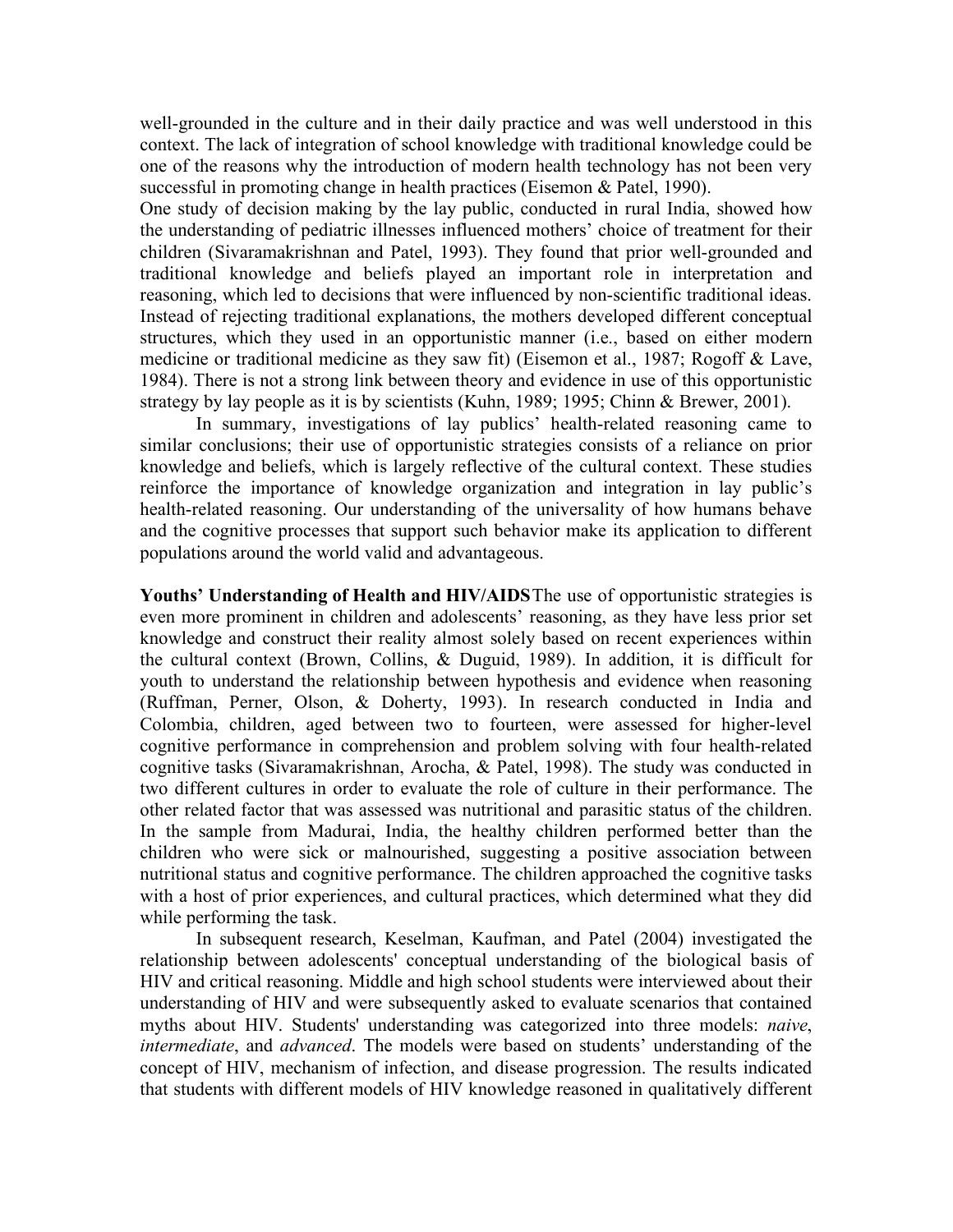ways about the myths. A significant relationship was found between students' understanding of HIV biology and the level of biological reasoning that they employed in discussing the scenarios.

In other HIV research, Patel et al. (in press) examined the relationships among knowledge, decision-making strategies, and risk assessment about HIV by first-year college students in the context of peer focus groups, where discussions centered around real life HIV scenarios. Through qualitative analysis, it was found that students negotiated their perspectives through justification, elaboration, and concrete prior experiences. A cycle of conflict, followed by negotiation, worked to shape the youths' understanding of HIV-related concepts. For example, upon introduction of the topic of risk perception, there was agreement, but further discussion revealed disagreements on the issue. These disagreements were resolved through elaboration and relation of personal experiences. This study suggests the importance of prior beliefs and experiences in the understanding of these concepts, and that active discussion among peers can broaden and deepen this understanding. This study provides evidence of the lack of scientific methods employed in youths' understanding and reasoning, but also provides us with a "scientific" method of data collection (i.e., semi-structured interviews) to gather information from young adults about potentially sensitive areas in their lives. These findings suggest that peer focus groups could be used as a means for increasing understanding and shaping the behavior of young adults in dealing with topics such as HIV/STD prevention, that are sensitive to the knowledge and values shared by youths.

### **Young Adults' Safe Sex Practices**

Our most recent work is in the construction of cognitive models of decision making in relation to young adults' safe sex practices, specifically their patterns of condom use. This study, conducted in New York City, focuses on the precise conditions under which such health-related decisions are made and how these risky decisions are linked to the reasoning processes of young urban heterosexual adults. We collected qualitative and quantitative data from two weeks of daily diaries, chronicling the young adults' sexual encounters, and an in-depth semi-structured interview that elaborated on sexual encounters recorded in the diaries, past and current relationships and sexual experiences, values, and social influences.

We found that participants' decision processes were constrained by cognitive (memory, knowledge, inferences, strategies), socio-cultural (group norms), and situational (environmental) factors. Through our detailed analysis, we identified four patterns of condom use, taking into account changes in behavior over time (Patel, Gutnik, Yoskowitz, O'Sullivan, & Kaufman, 2005). The patterns were 1) consistent condom use, 2) inconsistent condom use, 3) shifting from consistent to inconsistent condom use (due to changes in trust and perceptions of commitment of relationship), and 4) shifting from inconsistent to consistent condom use (due to a significant negative experience, such as pregnancy, abortion, or infection with STD). These patterns of behavior were influenced by perceptions of the young adults' relationships and partners' commitment, as well as situational factors (i.e., condom availability), and emotions (e.g., fear, love).

Participants' decisions regarding condom use reflected their beliefs and perceptions and in turn shaped their beliefs and perceptions (Yoskowitz, Gutnik, O'Sullivan, Kaufman, & Patel, 2005). For example, individuals expressed trust in their partners and consequently did not use condoms. The non-use of condoms in turn led to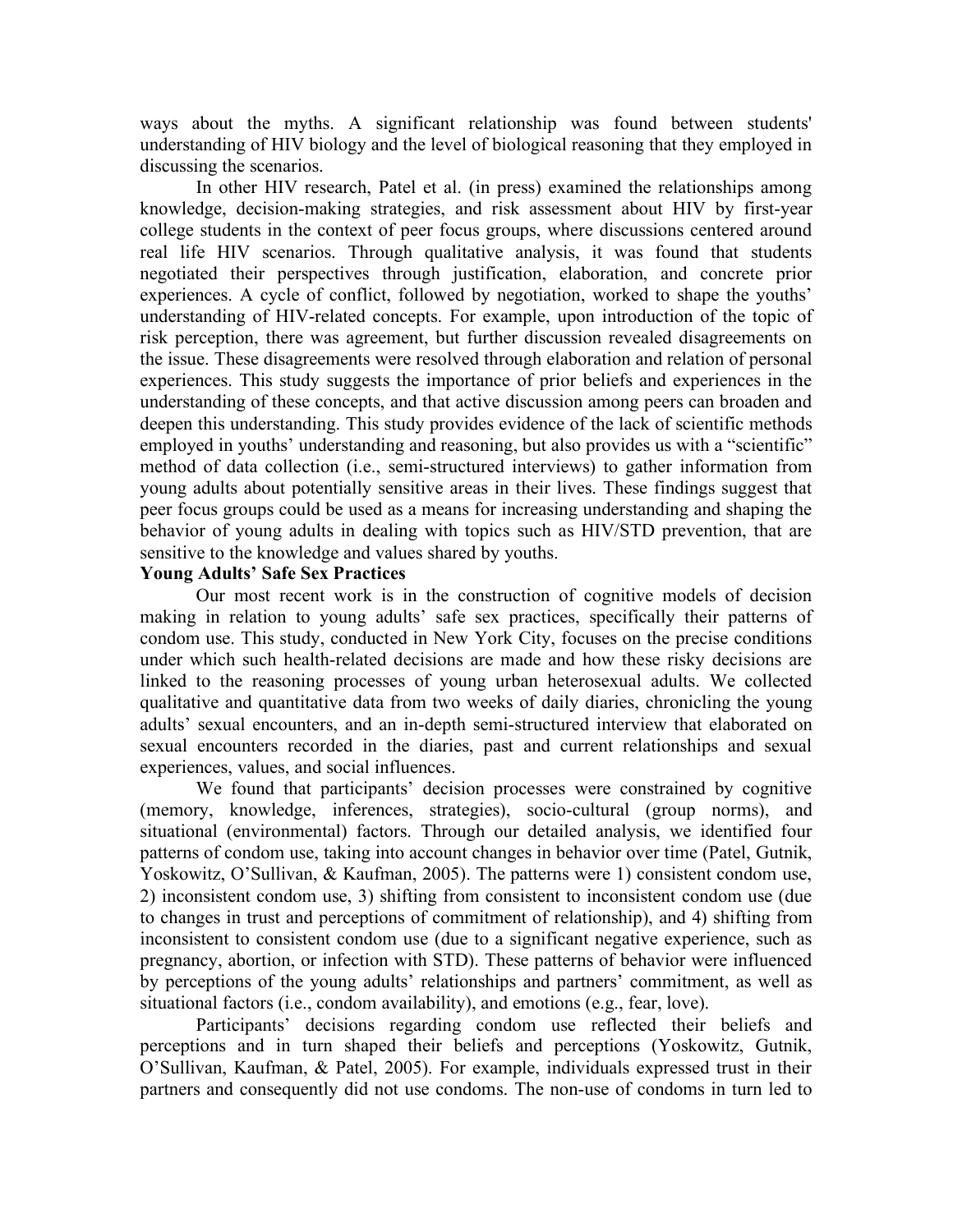greater perceptions of intimacy and an increase in trust, which served to sustain the behavior, becoming a natural validity for their behavior. We found that the young women used feelings to justify why they consider their partner as safe, and the young men used appearance and other sensory impressions in order to justify whether their partners might be promiscuous and, therefore, "carry something."

We found that participants consistently rated their sexual encounters (recorded in daily diaries) as low risk and highly safe (O'Sullivan, Udell, & Patel, 2005). Most of these encounters consisted of unprotected sexual intercourse. However, this reality was not taken into account when making decisions about condom use. They relied heavily on perceptions of monogamy, partner's commitment, and trust in the relationship. The young adults in our study were more sensitive to categorical changes (from low to high or high to low) in benefits and risks of (non-) condom use, than actual changes in the exact numerical probability of these benefits and risks. Even if they based their decisions on a number, their estimations of the number were usually inaccurate. Therefore, these young adults were not acting as "good scientists" when making their decisions about sexual behavior.

In summary, young adults are frequently making decisions that lead to risky sexual behavior. Our research has explored the cognitive factors that have influenced these decisions. More specifically, certain patterns of condom use behavior are associated with the use of different reasoning strategies. This suggests that targeting young adults' cognitions and reasoning strategies may facilitate behavior change.

These studies have implications for developing predictive models based on qualitative data, which characterize the conditions that are likely to result in the desired or undesired behavior. Because these models are descriptive, we will be able to 1) pinpoint the errors in the reasoning process, 2) understand the nature of evidence used by the lay public in making decisions, and 3) build the general and specific nature of interventions. Interventions need to be general in that there is a component that is common to most populations and specific in that we can tailor and customize the intervention for use with different populations from different cultures. This strategy will allow us to influence behavior change through cognitions, without changing the cultural context.

### **Conclusions**

There is something generic about human behavior, upon which culture and social norms exert their influences. It is our responsibility, as scientists, to characterize these general laws of behavior and study them under "real world" conditions, which are constrained by social, cultural and environmental aspects of the situation. Our findings can be used as the foundation for interventions that can be applied generally to healthrelated behavior, while also being tailored for use in different cultures. By promoting the "scientific mind," we are attempting to extract cohesive and generic mechanisms of human behavior as well as identifying those constraints that influence and shape human behavior.

#### **References**

Brown, J. S., Collins, A., & Duguid, P. (1989). Situated cognition and the culture of learning. *Educational Research, 18*, 32-42. Centers for Disease Control and Prevention (2004). *HIV/AIDS Update: A Glance at the HIV Epidemic*. Retrieved June 19, 2005 from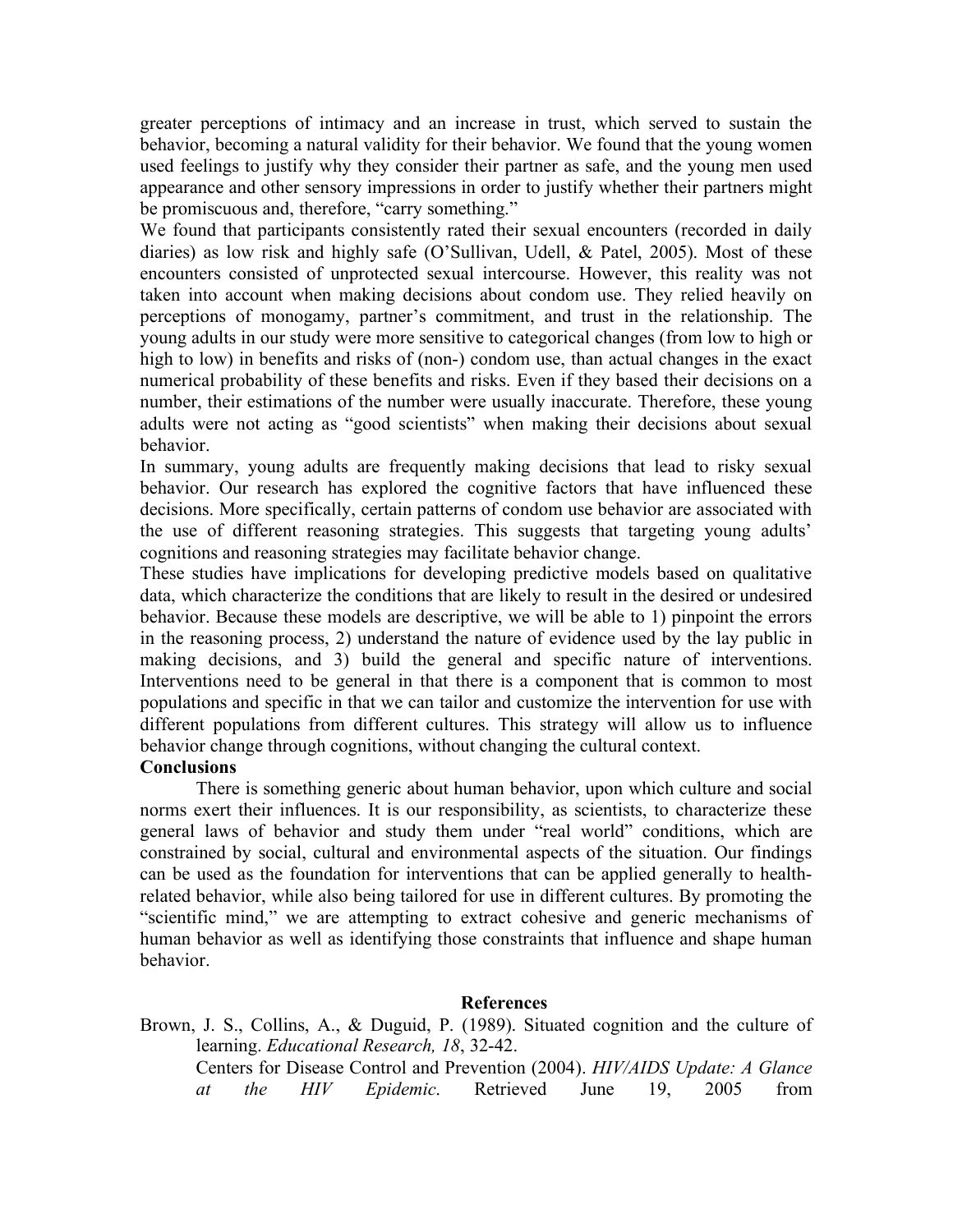http://www.cdc.gov/nchstp/od/news/At-a-Glance.pdf

Chinn, C.A., & Brewer, W.F. (2001). Models of data: A theory of how people evaluate data. *Cognition and Instruction, 19(3),* 323-393.

Eisemon, T. O., & Patel, V. L. (1989). Understanding instructions for oral rehydration therapy. *World Health Forum, 10,* 365-368.

Eisemon, T. O., & Patel, V. L. (1990). Strengthening the effects of schooling on health practices in Kenya. *International Journal of Health Education, 3,* 21-29.

- Eisemon, T.O., Patel, V.L., & Ole Sena, S. (1987). Uses of formal and informal knowledge in the comprehension of instructions for oral rehydration therapy in Kenya. Social Science & Medicine, 25, 1225-1234.
- Keselman, A., Kaufman, D.R., & Patel, V.L. (2004). "You can exercise your way out of HIV" and other stories: The role of biological knowledge in adolescents' evaluation of myths. *Journal of Science Education, 88*, 48-573.
- Kintsch, W., Britton, B. K., Fletcher, C. R., Kintsch, E., Mannes, S. M., & Nathan, M. J. (1993). A comprehension based approach to learning and understanding. *Psychology of Learning and Motivation, 30*, 165-214.
- Kuhn, D. (1989). Children and adults as intuitive scientists. *Psychological Review, 96,* 674-689.
- Kuhn, D. (1995). Scientific thinking and knowledge acquisition. Reply. *Monographs of the Society for Research in Child Development, 60(4),* 152-57.
- O'Sullivan, L. F., Udell, W., & Patel, V. L. *Young urban adults' heterosexual risk encounters and perceived risk and safety: A diary study.* Manuscript under review Patel, V.L, Branch, T., & Arocha, J. (2002). Errors in Interpreting Quantities as Procedures: The Case of Pharmaceutical Labeling. International Journal of Medical Informatics, 65:193-211.
- Patel, V., Branch, T., Gutnik, L., Arocha, J. (2005). *Shaping youth understanding of HIV through negotiation and conflict resolution during peer group discussion.* To be published in Advances in Health Science Education.
- Patel, V. L., Eisemon, T. O., & Arocha, J. A. (1990). Comprehending instructions for using pharmaceutical products in rural Kenya. *Instructional Science, 19,* 71-84.
- Patel, V. L., Eisemon, T. O., & Arocha, J. F. (1988). Causal reasoning and treatment of diarrheal disease by mothers in Kenya. *Social Science & Medicine, 27(11),* 1277- 1286.
- Patel, V. L., Gutnik, L. A., Yoskowitz, N. A., O'Sullivan, L. F., & Kaufman, D. R. *Models of decision making about condom use by young urban adults*. Manuscript under review
- Patel, V.L., Kaufman, D.R., & Arocha, J.F. (2000). Conceptual change in the biomedical and health sciences domain. In R. Glaser (Ed.), Advances in Instructional Psychology: Educational design and cognitive science (Vol. 5, pp. 329-392). Mahwah, NJ: Lawrence Erlbaum Associates.
- Rogoff, B., & Lave, J. (Eds.). (1984). *Everyday cognition: Its development in social context.* Cambridge, MA: Harvard University Press.
- Ruffman, T., Perner, J., Olson, D. R., & Doherty, M. (1993). Reflecting on scientific thinking: Children's understanding of the hypothesis-evidence relation. *Child Development, 64*, 1617-36.